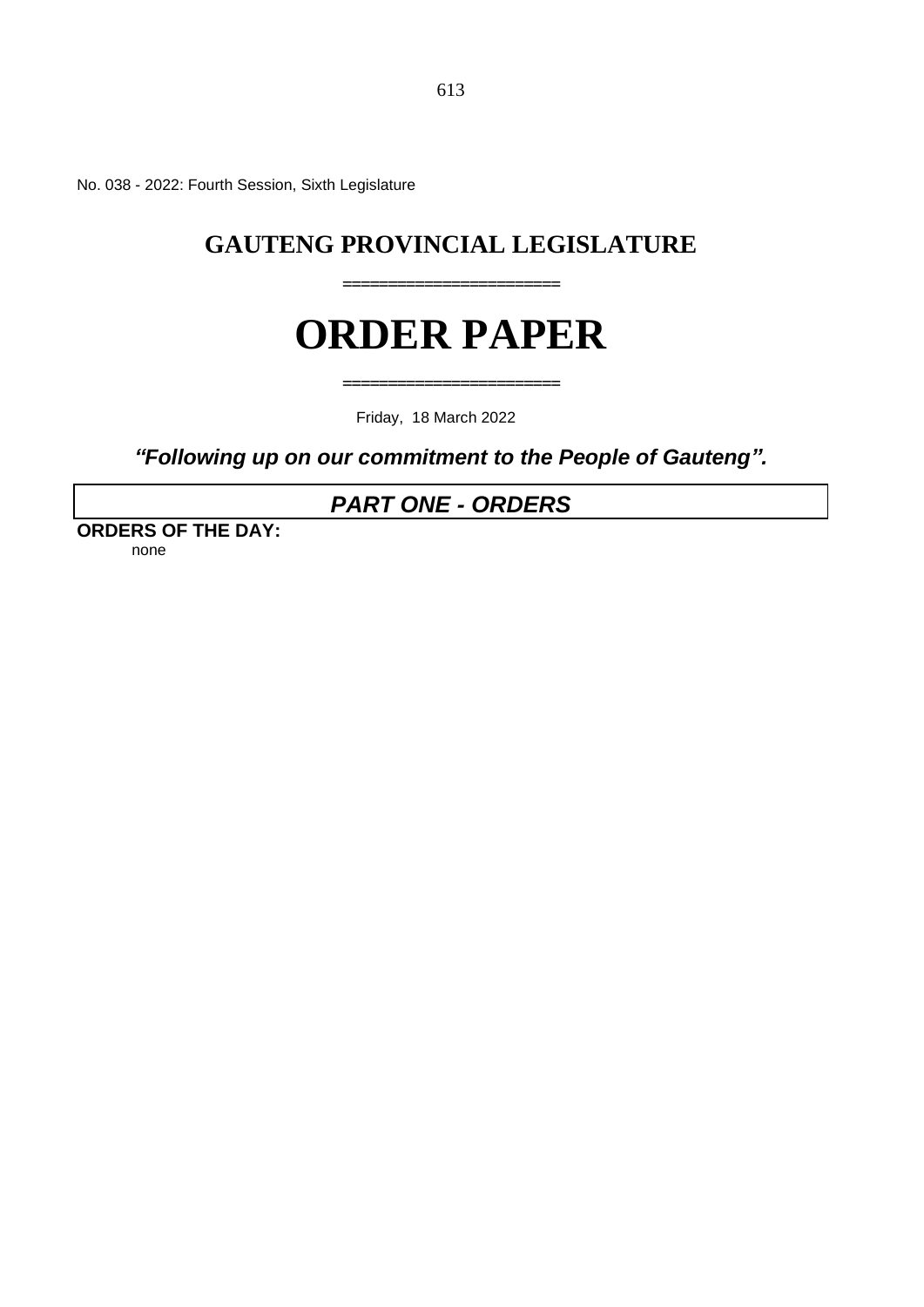### **ORDERS:**

- 1. Standing Committee for the Scrutiny of Subordinate Legislation's Fourth Quarterly Performance Report for the 2020/2021 financial year. *[Announcements, Tabling and Committee Reports No. …, Page No. …, Item 1]* Chairperson: Hon. D K Adams
- 2. Committee Report of the Ad-Hoc Committee on the Recruitment of the Integrity Commissioner. *[Announcements, Tabling and Committee Reports No. …, Page No. …, Item 1]*

Chairperson: Hon. N Mhlakaza-Manamela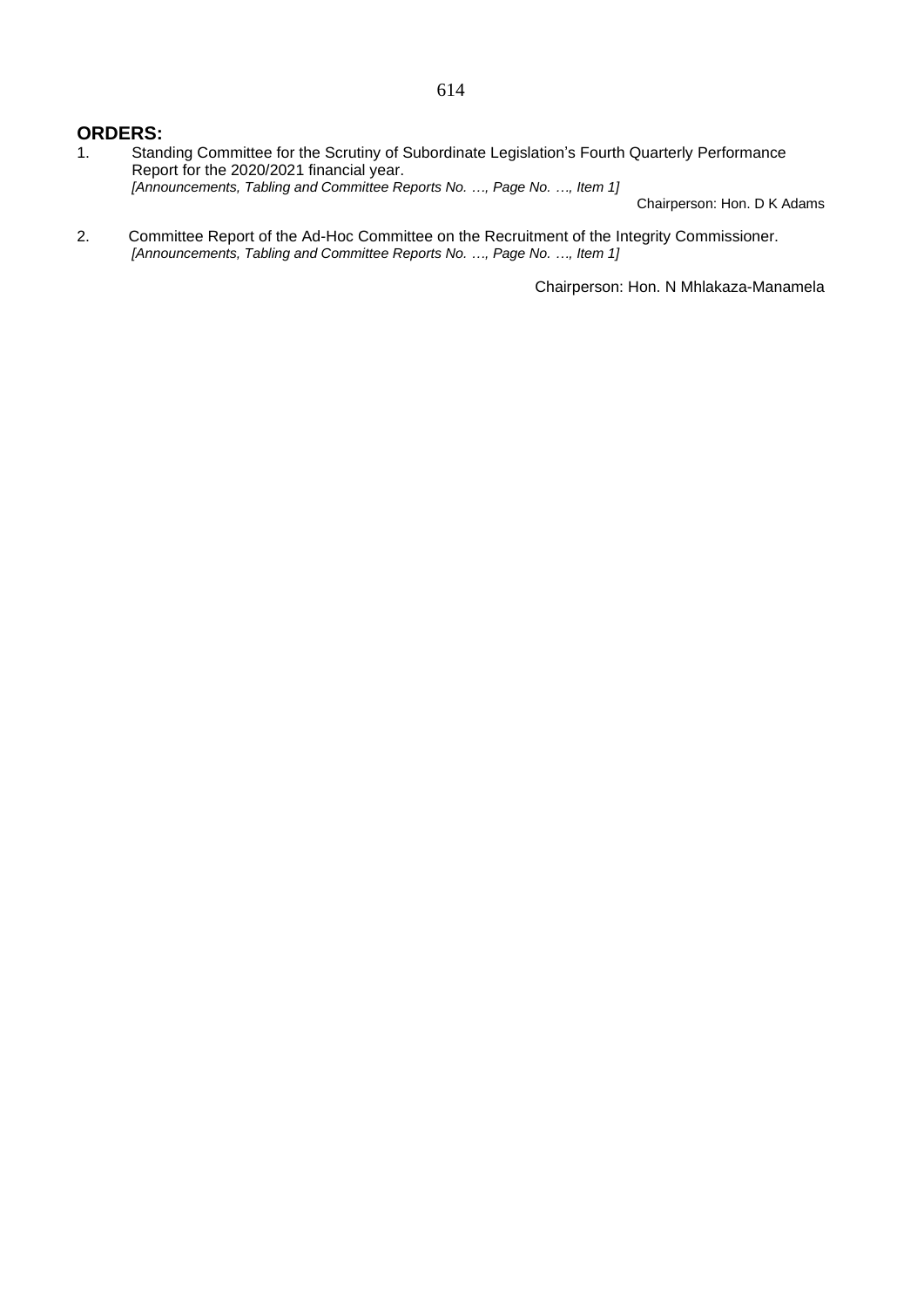# *NCOP BILLS & PAPERS*

### **MATTERS FOR PRIORITISATION BY PROGRAMMING COMMITTEE** [i.t.o. Rule 235(1)] none

**REFERRED TO COMMITTEES** [i.t.o. Rule 232(1)]

### *ECONOMIC DEVELOPMENT, ENVIRONMENT, AGRICULTURE AND RURAL DEVELOPMENT:*

none

### *CO-OPERATIVE GOVERNANCE, TRADITIONAL AFFAIRS AND HUMAN SETTLEMENTS:*

1. Local Government: Municipal Systems Amendment Bill *[B2D-2019]*

### *FINANCE:*

none

### *HEALTH:*

none

#### *OVERSIGHT COMMITTEE ON THE PREMIER'S OFFICE & THE LEGISLATURE:* none

### *ROADS AND TRANSPORT:*

none

### *SOCIAL DEVELOPMENT:*

none

### *SPORT, RECREATION, ARTS AND CULTURE:*

none

### **SECTION 74/76 BILLS NOT FINALISED BY NATIONAL PARLIAMENT**

none

### **RETURNED FOR PROVINCIAL VOTE**

none

### *PROVINCIAL BILLS*

### **BILLS APPROVED BY THE EXECUTIVE COUNCIL**

none

### **MEMBER'S BILLS AWAITING PUBLICATION**

none

### **BILLS PUBLISHED BEFORE INTRODUCTION**

1. Gauteng Provincial Laws General Amendment Bill *[G007-2020]*

### **BILLS INTRODUCED IN THE HOUSE**

- 1. Gauteng Community Safety Oversight Bill *[G003-2020]*
- 2. Gauteng Township Economic Development Bill *[G003-2021]*
- 3. Gauteng Provincial Appropriation Bill *[G001-2022]* for 2022/23 FY
- 4. Gauteng Provincial Second Adjustment Appropriation Bill *[G002-2022]* for 2021/22 FY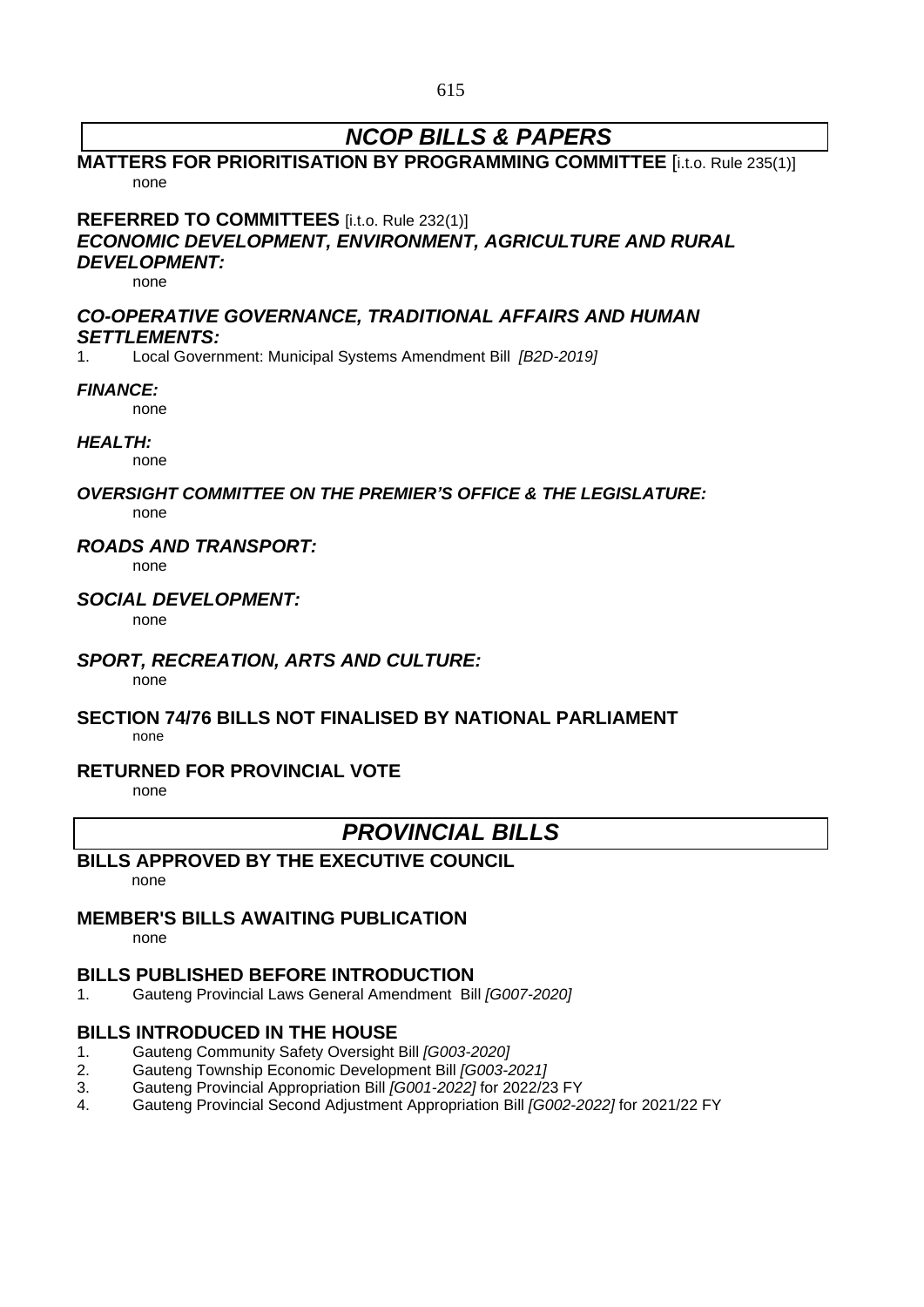### 616

# *PROVINCIAL BILLS (Cont.)*

### **BILLS REFERRED TO COMMITTEES**

### *COMMUNITY SAFETY:*

1. Vote 10 - Gauteng Provincial Appropriation Bill *[G001-2022]*

### *ECONOMIC DEVELOPMENT, ENVIRONMENT, AGRICULTURE AND RURAL DEVELOPMENT:*

- 1. Gauteng Township Economic Development Bill *[G003-2021]*
- 2. Vote 3 Gauteng Provincial Appropriation Bill *[G001-2022]*
- 3. Vote 11 Gauteng Provincial Appropriation Bill *[G001-2022]*

### *EDUCATION:*

1. Vote 5 - Gauteng Provincial Appropriation Bill *[G001-2022]*

### *FINANCE*

- 1. Vote 13 Gauteng Provincial Appropriation Bill *[G001-2022]*
- 2. Vote 14 Gauteng Provincial Appropriation Bill *[G001-2022]*
- 3. Gauteng Provincial Second Adjustment Appropriation Bill *[G002-2022]* for 2021/22 FY

### *HEALTH:*

1. Vote 4 - Gauteng Provincial Appropriation Bill *[G001-2022]*

### *INFRASTRUCTURE DEVELOPMENT:*

1. Vote 15 - Gauteng Provincial Appropriation Bill *[G001-2022]*

### *COOPERATIVE GOVERNANCE, TRADITIONAL AFFAIRS & HUMAN SETTLEMENTS:*

- 1. Vote 7 Gauteng Provincial Appropriation Bill *[G001-2022]*
- 2. Vote 8 Gauteng Provincial Appropriation Bill *[G001-2022]*

### *ROADS & TRANSPORT:*

1. Vote 9 - Gauteng Provincial Appropriation Bill *[G001-2022]*

### *SOCIAL DEVELOPMENT:*

1. Vote 6 - Gauteng Provincial Appropriation Bill *[G001-2022]*

### *SPORT, ARTS, CULTURE & RECREATION:*

1. Vote 12 - Gauteng Provincial Appropriation Bill *[G001-2022]*

### *SCRUTINY OF SUBORDINATE LEGISLATION:*

1. Gauteng Community Safety Oversight Bill *[G003-2020]*

### *PUBLIC ACCOUNTS:*

none

### *OVERSIGHT COMMITTEE ON THE PREMIER'S OFFICE & THE LEGISLATURE:*

- 1. Vote 1 Gauteng Provincial Appropriation Bill *[G001-2022]*
- 2. Vote 2 Gauteng Provincial Appropriation Bill *[G001-2022]*

### **NEGOTIATING MANDATES ON NCOP BILLS**

none

### **AMENDMENTS TO BILLS**

none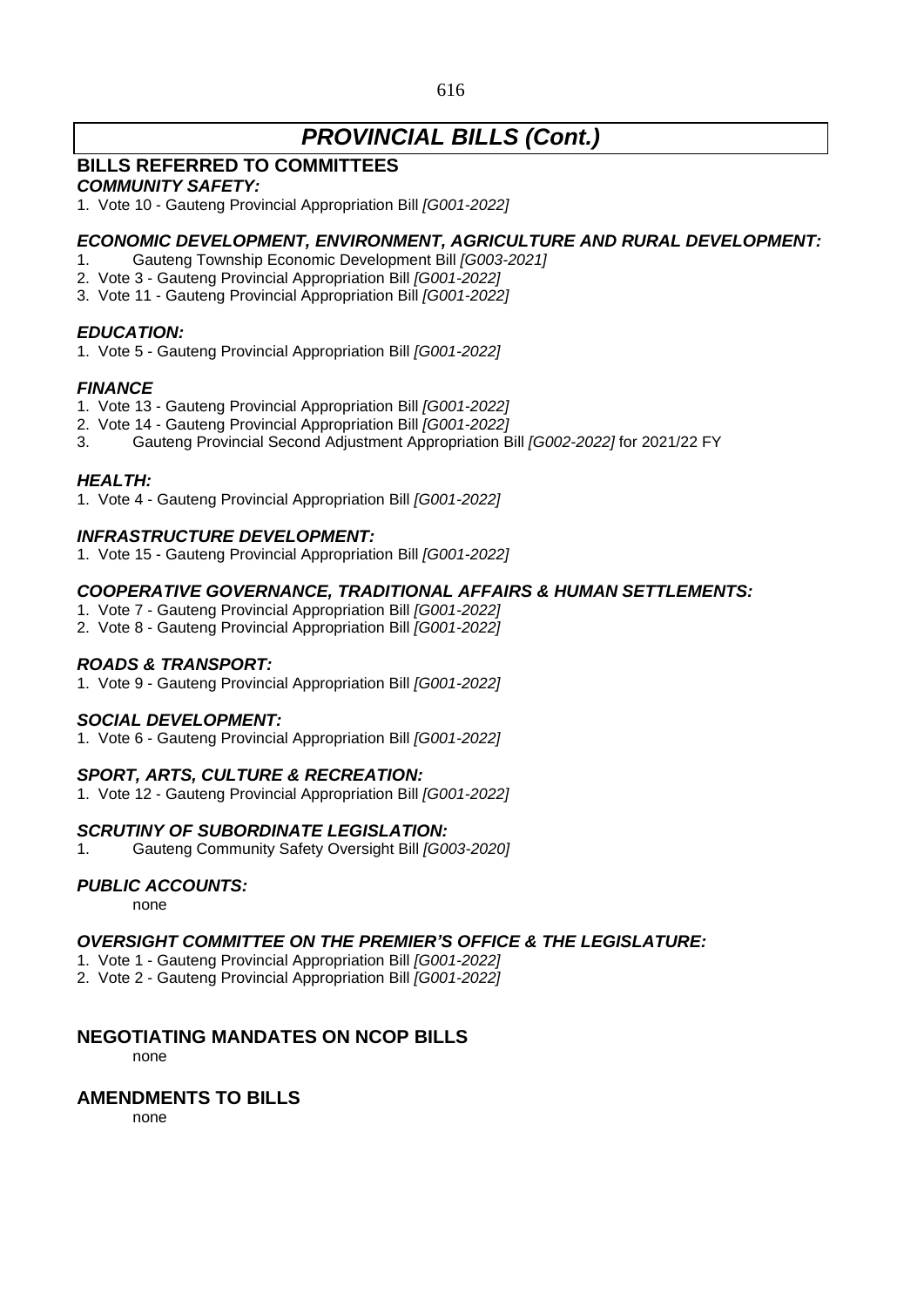| ٠<br>×<br>v.<br>v |
|-------------------|
|-------------------|

| <b>SUB-ORDINATE LEGISLATION</b> |                                                                                                                                                                                                                         |  |
|---------------------------------|-------------------------------------------------------------------------------------------------------------------------------------------------------------------------------------------------------------------------|--|
| $\overline{1}$ .                | Published Road Traffic Management Corporation Regulations, 2022 i.t.o Section 48(4) of the Road<br>Traffic Management Act, 1999 (Act No. 20 of 1999)                                                                    |  |
| 2.                              | [Announcements, Tabling and Committee Reports No. 36, Page No. 73, Item 1]<br>Amendment to the Road Traffic Regulations, 2001 i.t.o Section 25(g) and (h) of the Gauteng Road<br>Traffic Act, 1997 (Act No. 10 of 1997) |  |
|                                 | [Announcements, Tabling and Committee Reports No. 59, Page No. 123, Item 1]                                                                                                                                             |  |
| 3.                              | Gauteng Gambling Amendment Regulations, 2022 on increment of Annual Fees i.t.o. Section 84 of<br>the Gauteng Gambling Act, 1995 (Act No.4 of 1995)                                                                      |  |
|                                 | [Announcements, Tabling and Committee Reports No. 66, Page No. 141, Item 1]                                                                                                                                             |  |
|                                 | <b>PETITIONS</b>                                                                                                                                                                                                        |  |
| 1.                              | Refusal to provide Services: Sedibeng PP01A/05/21 CS                                                                                                                                                                    |  |
| 2.                              | Improper utilization of Heritage site: Sharpeville PP02A/05/21 SACR                                                                                                                                                     |  |
| 3.                              | Lack of Electricity: Evaton West: PP04A/05/21/LO                                                                                                                                                                        |  |
| 4.                              | Provision of Service and Relocation of Tshepiso community: PP05A/05/21/LO                                                                                                                                               |  |
| 5.                              | Request for a replacement of asbestos roofs Rietfontein: PP06A/05/21/LO-HS                                                                                                                                              |  |
| 6.                              | Provision of water Rietfontein: PP07A/05/21/LO-HS                                                                                                                                                                       |  |
| 7.                              | Installation of Traffic Lights: Olifants and Plantation Road: PPO8A/05/21/LO-RT                                                                                                                                         |  |
| 8.                              | Lack of a Storm water drainage System Etwatwa: PP09A/05/21/LO                                                                                                                                                           |  |
| 9.                              | Tarred Roads Etwatwa: PP10A/05/21/LO                                                                                                                                                                                    |  |
| 10.                             | Inadequate Services: Etwatwa Ext 34 PP11A/05/21/LO                                                                                                                                                                      |  |
| 11.                             | Request for a clinic Reitspruit: PP12A/05/21/LO                                                                                                                                                                         |  |
| 12.                             | Relocation of Boitumelo Residents: Sedibeng PP013A/06/21/LO-HS                                                                                                                                                          |  |
| 13.                             | Request for Housing Development Project: Loftus Tshwane PP14A/06/21/LO-HS                                                                                                                                               |  |
| 14.                             | Building of a Police station: Boiphelong PP15A/06/21/CS                                                                                                                                                                 |  |
| 15.                             | Request for Intervention: Orange Farm PP18A/06/21/LO                                                                                                                                                                    |  |
| 16.                             | Request for assistance: Erf 577 and 587 North Evaton PP20A/06/21/LO                                                                                                                                                     |  |
| 17.                             | Request for Land: Funding and Training: TRFC PP16A/06/21/ARD-EC                                                                                                                                                         |  |
| 18.                             | Installation of Smart Meters Powerville Park PP21A/06/21/LO                                                                                                                                                             |  |
| 19.<br>20.                      | Request for a Lease agreement: Xola Sizwe Youth Development Organisation PP22A/06/21/LO<br>Proclamation of Land: Evaton West PP23A/06/21/LO                                                                             |  |
| 21.                             | Outstanding Payment: Sterkfontein cemetery Ablution Blocks and Septic Tank:PP24A/06/21/LO                                                                                                                               |  |
|                                 | <b>West Rand</b>                                                                                                                                                                                                        |  |

- 22. Interruption of water supply: Evaton North PP25A/06/21/LO
- 23. Proclamation of Land: Chris Hani PP26A/06/21/LO
- 24. Noise Nuisance: Cullinan PP27BA/06/21/EC
- 25. Missing Person: Tshwane PP28A/06/21/CS
- 26. Request for Employment: Department of Health PP29A/06/21/HE-LO
- 27. Request for Clinic: Ward 11 Tshepiso PP30A/06/21/LO HE
- 28. Allocation of RDP House: PP31A/06/21/LO-HS Ekurhuleni

# *REPORTS REFERRED TO COMMITTEES*

### *COMMUNITY SAFETY:*

- 1*.* Department of Community Safety Strategic Plan for the 2020-2025 financial years.
- *[Announcements, Tablings and Committee Reports No. 62, Page No. 129]*
- 2*.* Department of Community Safety Annual Performance Plan for the 2021-2022 financial year. *[Announcements, Tablings and Committee Reports No. 62, Page No.133]*
- 3. Department of Community Safety Revised Annual Performance Plan for the 2021-2022 financial year. *[Announcements, Tablings and Committee Reports No. 299, Page No.605]*
- 4. Department of Community Safety Third Quarterly Performance Report for the 2021-2022 financial year. *[Announcements, Tablings and Committee Reports No. 19, Page No.37]*
- 5. Department of Community Safety Annual Performance Plan for the 2022-2023 financial year. *[Announcements, Tablings and Committee Reports No. 60, Page No.125]*
- 6. Department of Community Safety Amended Strategic Plan for the 2020-2025 financial years. *[Announcements, Tablings and Committee Reports No. 61, Page No.127]*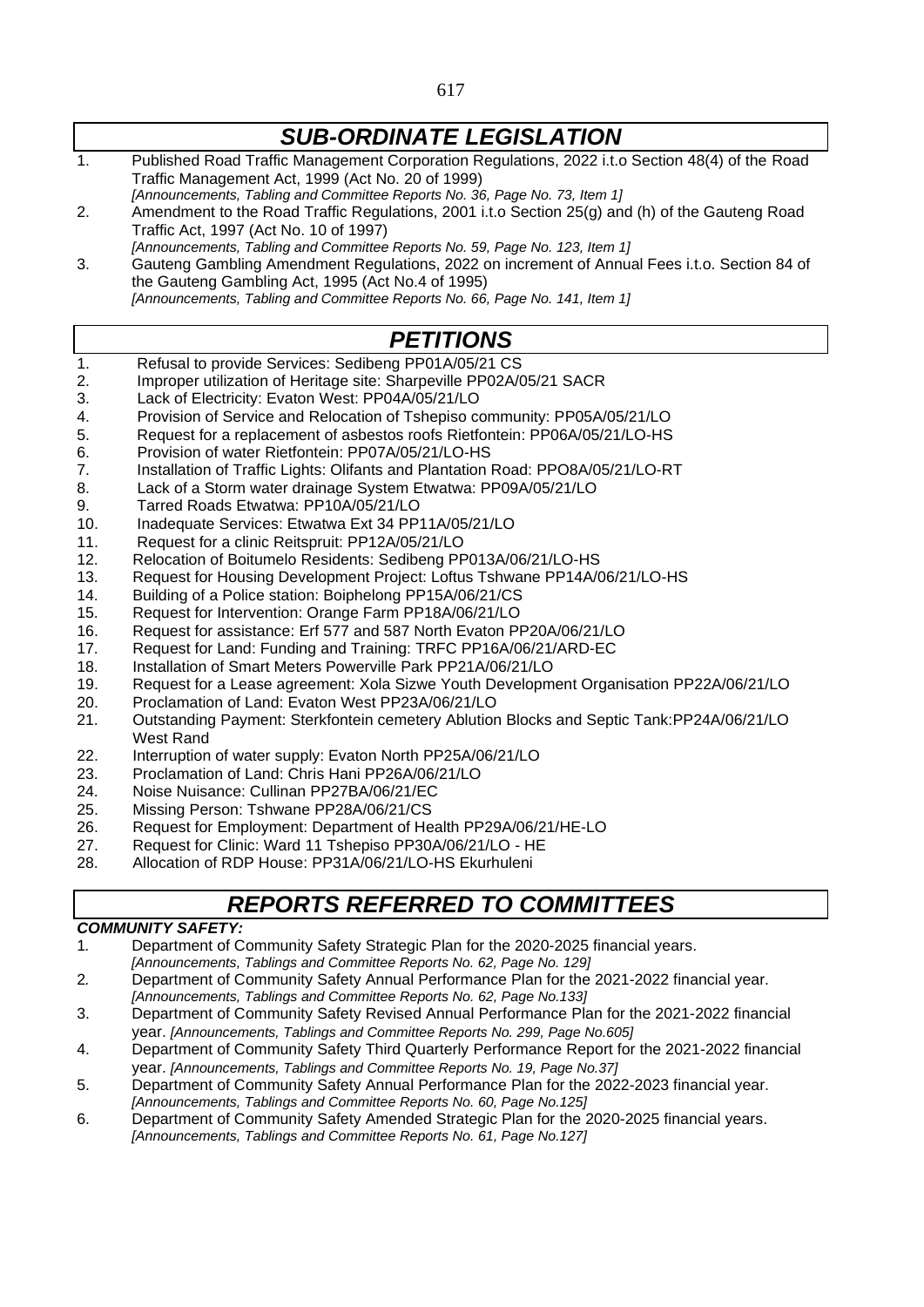*CO-OPERATIVE GOVERNANCE, TRADITIONAL AFFAIRS AND HUMAN SETTLEMENTS:* 1. Department of Co-operative Governance and Traditional Affairs Strategic Plan for the 2020-2025 financial years. *[Announcements, Tablings and Committee Reports No 84, Page No 173]* 2. Department of Human Settlements Strategic Plan for the 2020-25 financial year. *[Announcements, Tablings and Committee Reports No 86, Page No. 177]* 3. Westrand District Municipality progress report on the implementation of the Financial Recovery Plan for July 2020. *[Announcements, Tablings and Committee Reports No 203, Page No. 417]* 4. Westrand District Municipality progress report on the implementation of the Financial Recovery Plan for October 2020. *[Announcements, Tablings and Committee Reports No 312, Page No. 635]* 5. Westrand District Municipality progress report on the implementation of the Financial Recovery Plan for January 2021. *[Announcements, Tablings and Committee Reports No 21, Page No. 43]* 6. Emfuleni Local Municipality Quarter 1, Quarter 2 and Mid-Year Budget Performance reports for 2020/2021 financial year. *[Announcements, Tablings and Committee Reports No 35, Page No. 73]* 7. Department of Co-operative Governance and Traditional Affairs Annual Performance Plan for the 2021-2022 financial year. *[Announcements, Tablings and Committee Reports No. 48, Page No. 105]* 8. Department of Human Settlements Annual Performance Plan for the 2021-2022 financial year. *[Announcements, Tablings and Committee Reports No. 49, Page No. 107]* 9. Gauteng Partnership Fund Annual Performance Plan for the 2021-22 financial year. *[Announcements, Tablings and Committee Reports No. 50, Page No. 109]* 10. Gauteng Partnership Fund Strategic Plan for the 2020-21 – 2024/2025 financial years. *[Announcements, Tablings and Committee Reports No. 51, Page No. 111]* 11. Westrand District Municipality progress report on the implementation of the Financial Recovery Plan for March 2021. *[Announcements, Tablings and Committee Reports No. 61, Page No. 131]* 12. Westrand District Municipality progress report on the implementation of the Financial Recovery Plan for April 2021. *[Announcements, Tablings and Committee Reports No. 152, Page No. 313]* 13. Westrand District Municipality progress report on the implementation of the Financial Recovery Plan for May 2021. *[Announcements, Tablings and Committee Reports No. 181, Page No. 371]* 14. Westrand District Municipality progress report on the implementation of the Financial Recovery Plan for June 2021. *[Announcements, Tablings and Committee Reports No. 205, Page No. 419]* 15. Consolidated Municipal Annual Performance Report for the 2019-2020 financial year i.t.o. Section 47 of MSA. *[Announcements, Tablings and Committee Reports No. 251, Page No. 511]* 16. Midvaal Local Municipality Annual Performance Report for the 2020/21 financial year. *[Announcements, Tablings and Committee Reports No. 277, Page No. 563]* 17. Westrand District Municipality progress report on the implementation of the Financial Recovery Plan for November 2021. *[Announcements, Tablings and Committee Reports No. 364, Page No. 735]* 18. Department of Human Settlements Revised Annual Performance Plan for the 2021-2022 financial year. *[Announcements, Tablings and Committee Reports No. 433, Page No. 873]* 19. Department of Human Settlements Adjusted Annual Performance Plan for the 2021-2022 financial year. *[Announcements, Tablings and Committee Reports No. 4, Page No. 7]* 20. Department of Co-operative Governance and Traditional Affairs Third Quarterly Performance Report for the 2021-2022 financial year. *[Announcements, Tablings and Committee Reports No. 11, Page No. 21]* 21. Department of Human Settlements Third Quarterly Performance Report for the 2021-2022 financial year. *[Announcements, Tablings and Committee Reports No. 12, Page No. 23]* 22. Midvaal Local Municipality Annual Report for the 2020/21 financial year. *[Announcements, Tablings and Committee Reports No. 26, Page No. 51]* 23. Midvaal Local Municipality Annual Financial Statements for the 2020/21 financial year. *[Announcements, Tablings and Committee Reports No. 27, Page No. 53]* 24. Midvaal Local Municipality Annual Performance Report for the 2020/21 financial year. *[Announcements, Tablings and Committee Reports No. 28, Page No. 55]* 25. Department of Co-operative Governance and Traditional Affairs Annual Performance Plan for the 2022-2023 financial year. *[Announcements, Tablings and Committee Reports No. 42, Page No. 85]* 26. Department of Human Settlements Annual Performance Plan for the 2022-2023 financial year. *[Announcements, Tablings and Committee Reports No. 43, Page No. 87]* 27. Gauteng Partnership Fund Annual Performance Plan for the 2022-23 financial year. *[Announcements, Tablings and Committee Reports No. 68, Page No. 145]* 28. Gauteng Partnership Fund Revised Strategic Plan for the 2020-25 financial years. *[Announcements, Tablings and Committee Reports No. 69, Page No. 147]*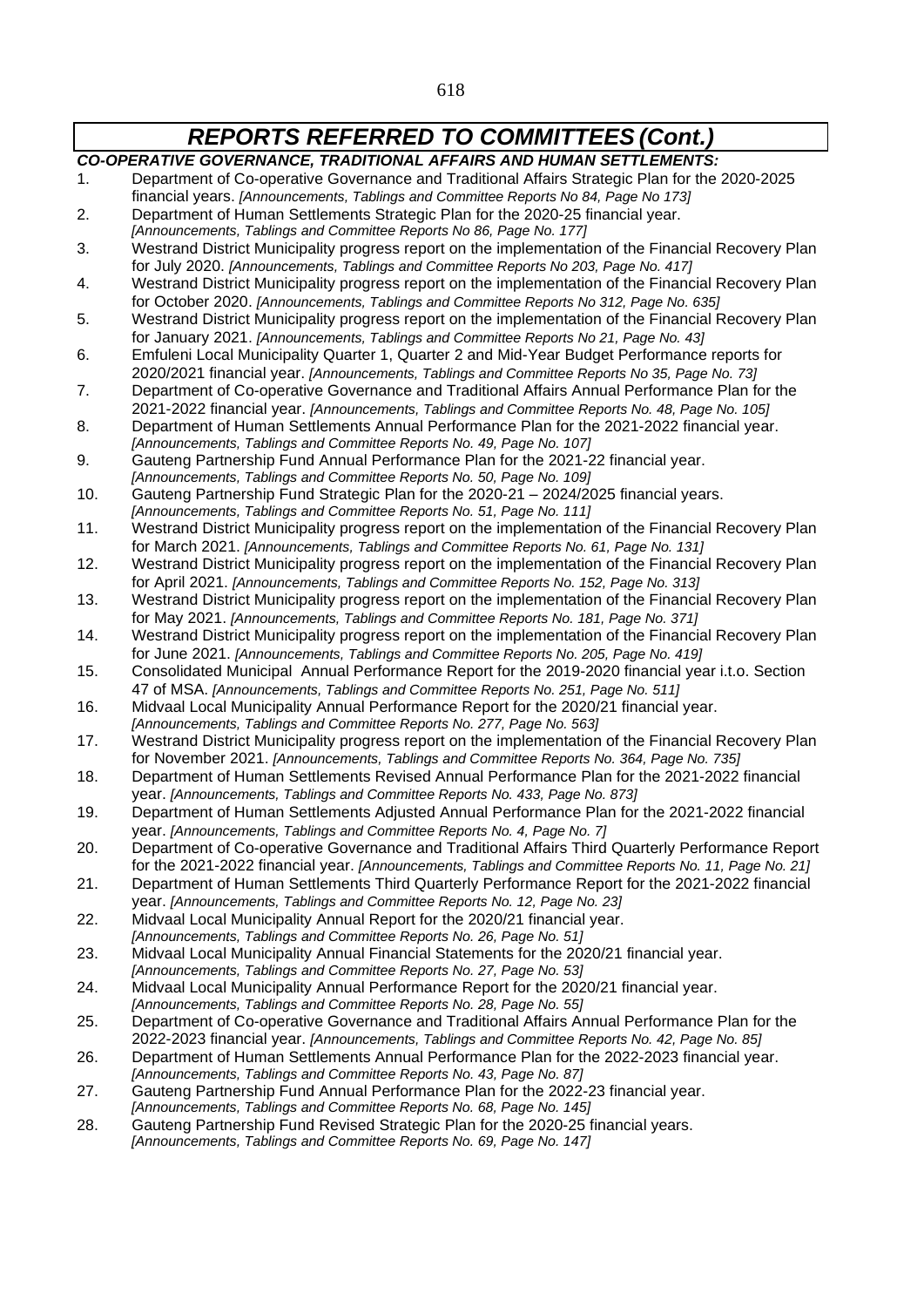619

# *REPORTS REFERRED TO COMMITTEES (Cont.)*

*ECONOMIC DEVELOPMENT, ENVIRONMENT, AGRICULTURE AND RURAL DEVELOPMENT:* 1. Department of Agriculture and Rural Development Strategic Plan for the 2020-2025 financial year. *[Announcements, Tablings and Committee Reports No 52, Page No.109]* 2. Department of Economic Development Strategic Plan for the 2020-2025 financial years. *[Announcements, Tablings and Committee Reports No 72, Page No.149]* 3. Gauteng Growth and Development Agency (GGDA)) Strategic Plan for the 2020-2025 financial years. *[Announcements, Tablings and Committee Reports No 74, Page No.153]* 4. Gauteng Tourism Authority Strategic Plan for the 2020-2025 financial year. *[Announcements, Tablings and Committee Reports No 76, Page No.157]* 5. Gauteng Gambling Board (GGB) Strategic Plan for the 2020-2025 financial years. *[Announcements, Tablings and Committee Reports No 78, Page No.161]* 6. Gauteng Enterprise Propeller (GEP) Strategic Plan for the 2020-2025 financial years. *[Announcements, Tablings and Committee Reports No 80, Page No.165]* 7. Cradle of Humankind World Heritage Site and Dinokeng Projects Strategic Plan for the 2020-2025 financial years. *[Announcements, Tablings and Committee Reports No 82, Page No.169]* 8. Gauteng Enterprise Propeller (GEP) Revised Strategic Plan for the 2020-2025 financial years. *[Announcements, Tablings and Committee Reports No 223, Page No.457]* 9. Gauteng Gambling Board (GGB) Revised Strategic Plan for the 2020-2025 financial years. *[Announcements, Tablings and Committee Reports No 225, Page No.461]* 10. Gauteng Tourism Authority Revised Strategic Plan for the 2020-2025 financial year. *[Announcements, Tablings and Committee Reports No 227, Page No.465]* 11. Cradle of Humankind World Heritage Site and Dinokeng Projects Revised Strategic Plan for the 2020-2025 financial years. *[Announcements, Tablings and Committee Reports No 229, Page No.469]* 12. Department of Agriculture and Rural Development Annual Performance Plan for the 2021-2022 financial year. *[Announcements, Tablings and Committee Reports No. 63, Page No.135]* 13. Department of Economic Development Annual Performance Plan for the 2021-2022 financial year. *[Announcements, Tablings and Committee Reports No. 65, Page No.139]* 14. Gauteng Growth and Development Agency (GGDA) Annual Performance Plan for the 2021-2022 financial years. *[Announcements, Tablings and Committee Reports No. 146, Page No.301]* 15. Gauteng Tourism Authority Annual Performance Plan for the 2021-2022 financial year. *[Announcements, Tablings and Committee Reports No. 149, Page No.307]* 16. Gauteng Gambling Board (GGB) Annual Performance Plan for the 2021-2022 financial years. *[Announcements, Tablings and Committee Reports No. 148, Page No.305]* 17. Gauteng Enterprise Propeller (GEP) Annual Performance Plan for the 2021-2022 financial year. *[Announcements, Tablings and Committee Reports No. 150, Page No.309]* 18. Cradle of Humankind World Heritage Site and Dinokeng Projects Annual Performance Plan for the 2021-2022 financial year. *[Announcements, Tablings and Committee Reports No. 145, Page No.299]* 19. Gauteng Tourism Authority Revised Annual Performance Plan for 2021/22 financial year. *[Announcements, Tablings and Committee Reports No. 294, Page No. 595]* 20. Department of Economic Development Revised Annual Performance Plan for the 2021-2022 financial year. *[Announcements, Tablings and Committee Reports No. 295, Page No.597]* 21. Gauteng Enterprise Propeller (GEP) Revised Annual Performance Plan for the 2021-2022 financial year. *[Announcements, Tablings and Committee Reports No. 296, Page No.599]* 22. Gauteng Gambling Board (GGB) Revised Annual Performance Plan for the 2021-2022 financial years. *[Announcements, Tablings and Committee Reports No. 297, Page No.601]* 23. Gauteng Growth and Development Agency (GGDA) Revised Annual Performance Plan for the 2021- 2022 financial years. *[Announcements, Tablings and Committee Reports No. 298, Page No.603]* 24. Department of Economic Development Third Quarterly Performance Report for the 2021-2022 financial year. *[Announcements, Tablings and Committee Reports No. 5, Page No.9]* 25. Cradle of Humankind World Heritage Site and Dinokeng Third Quarterly Performance Report for the 2021-2022 financial year. *[Announcements, Tablings and Committee Reports No. 6, Page No.11]* 26. Gauteng Enterprise Propeller (GEP) Third Quarterly Performance Report for the 2021-2022 financial year. *[Announcements, Tablings and Committee Reports No. 7, Page No.13]* 27. Gauteng Gambling Board (GGB) Third Quarterly Performance Report for the 2021-2022 financial years. *[Announcements, Tablings and Committee Reports No. 8, Page No.15]* 28. Gauteng Growth and Development Agency (GGDA) Third Quarterly Performance Report for the 2021-2022 financial years. *[Announcements, Tablings and Committee Reports No. 9, Page No.17]*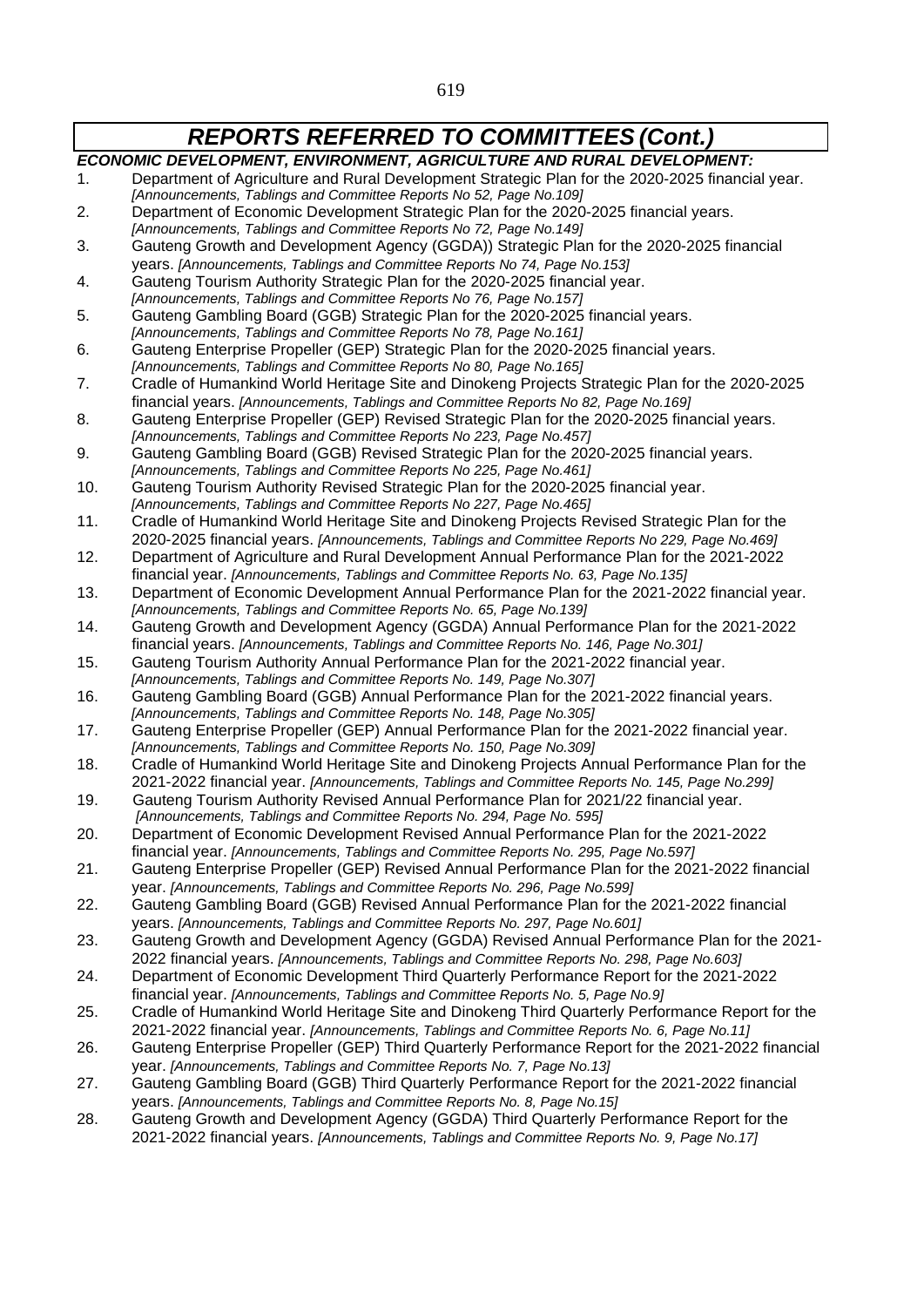### *ECONOMIC DEVELOPMENT, ENVIRONMENT, AGRICULTURE AND RURAL DEVELOPMENT:*

- 29. Gauteng Tourism Authority Third Quarterly Performance Report for 2021/22 financial year. *[Announcements, Tablings and Committee Reports No. 10, Page No. 19]*
- 30. Department of Agriculture and Rural Development Third Quarterly Performance Report for the 2021- 2022 financial year. *[Announcements, Tablings and Committee Reports No. 21, Page No.41]*
- 31. Department of Economic Development Annual Performance Plan for the 2022-2023 financial year. *[Announcements, Tablings and Committee Reports No.47, Page No.95]*
- 32. Cradle of Humankind World Heritage Site and Dinokeng Annual Performance Plan for the 2022-2023 financial year. *[Announcements, Tablings and Committee Reports No. 48, Page No.97]*
- 33. Gauteng Gambling Board (GGB) Annual Performance Plan for the 2022-2023 financial year. *[Announcements, Tablings and Committee Reports No. 49, Page No.99]*
- 34. Gauteng Enterprise Propeller (GEP) Annual Performance Plan for the 2022-2023 financial year. *[Announcements, Tablings and Committee Reports No. 50, Page No.101]*
- 35. Department of Agriculture and Rural Development Annual Performance Plan for the 2022-2023 financial year. *[Announcements, Tablings and Committee Reports No. 51, Page No.103]*
- 36. Gauteng Tourism Authority (GTA) Annual Performance Plan for 2022-23 financial year. *[Announcements, Tablings and Committee Reports No. 52, Page No. 105]*

### *EDUCATION:*

- 1. Department of Education Strategic Plan for the 2020-2025 financial year. *[Announcements, Tablings and Committee Reports No. 49, Page No. 103]*
- 2. Department of Education Revised Strategic Plan for the 2020-2025 financial years.
- *[Announcements, Tablings and Committee Reports No. 209, Page No. 429]*
- 3. Department of Education Annual Performance Plan for the 2021-2022 financial year. *[Announcements, Tablings and Committee Reports No 11, Page No. 23]*
- 4. Department of Education Revised Annual Performance Plan for the 2021-2022 financial year.
- *[Announcements, Tablings and Committee Reports No. 230, Page No. 867]* 5. Department of Education Third Quarterly Performance Report for the 2021-2022 financial year. *[Announcements, Tablings and Committee Reports No. 24, Page No. 47]*
- 6. Department of Education Annual Performance Plan for the 2022-2023 financial year. *[Announcements, Tablings and Committee Reports No. 64, Page No. 133]*

### *FINANCE:*

- 1. Department of e-Government Strategic Plan for the 2020-2025 financial years. *[Announcements, Tablings and Committee Reports No 56, Page No 117]*
- 2. Gauteng Provincial Treasury Strategic Plan for the 2020-2025 financial years. *[Announcements, Tablings and Committee Reports No. 58, Page No. 121]*
- 3. Gauteng Infrastructure Financing Agency Strategic Plan for the 2020-2025 financial years. *[Announcements, Tablings and Committee Reports No 60, Page No 125]*
- 4. Publication of the Municipal Consolidated Budget Statements for Quarter ended 31 December 2020 i.t.o. Section 71 of the Municipal Finance Management Act No. 56 of 2003.
- *[Announcements, Tablings and Committee Reports No. 30, Page No. 63]* 5. Gauteng Provincial Treasury Annual Performance Plan for the 2021-2022 financial year.
- *[Announcements, Tablings and Committee Reports No. 40, Page No. 89]*
- 6. Department of e-Government Annual Performance Plan for the 2021-2022 financial year. *[Announcements, Tablings and Committee Reports No. 44, Page No. 97]*
- 7. Gauteng Infrastructure Financing Agency Annual Performance Plan for the 2021-2022 financial years. *[Announcements, Tablings and Committee Reports No. 45, Page No. 99]*
- 8. Publication of the Municipal Consolidated Budget Statements for Quarter ended 31 March 2021 i.t.o. Section 71 of the Municipal Finance Management Act No. 56 of 2003. *[Announcements, Tablings and Committee Reports No. 182, Page No. 373]*
- 9. Financial and Fiscal Commission Annual Submission for the Division of Revenue for the 2022-2023 financial year. *[Announcements, Tablings and Committee Reports No. 44, Page No. 97]*
- 10. Department of e-Government Third Quarterly Performance Report for the 2021-2022 financial year. *[Announcements, Tablings and Committee Reports No. 16, Page No. 31]*
- 11. Gauteng Provincial Treasury Third Quarterly Performance Report for the 2021-2022 financial year. *[Announcements, Tablings and Committee Reports No. 17, Page No. 33]*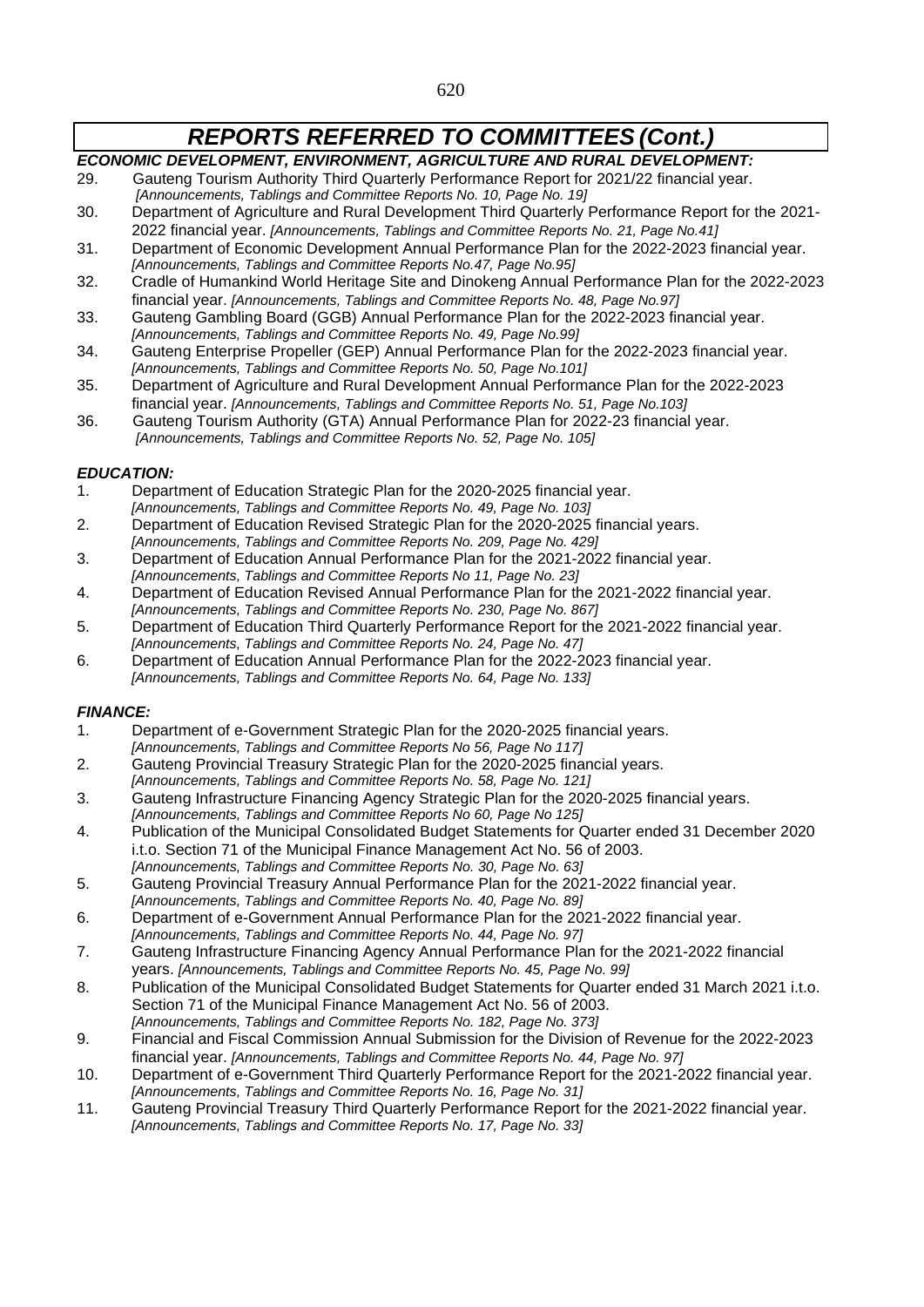### *FINANCE:*

- 12. Gauteng Infrastructure Financing Agency Third Quarterly Performance Report for the 2021-2022 financial years. *[Announcements, Tablings and Committee Reports No. 18, Page No. 35]*
- 13. Gauteng Provincial Government State of Finances Third Quarterly Report for the 2021-2022 financial year. *[Announcements, Tablings and Committee Reports No. 34, Page No. 69]*
- 14. Department of e-Government Annual Performance Plan for the 2022-2023 financial year. *[Announcements, Tablings and Committee Reports No. 44, Page No. 89]*
- 15. Gauteng Provincial Treasury Annual Performance Plan for the 2022-2023 financial year. *[Announcements, Tablings and Committee Reports No. 45, Page No. 91]*
- 16. Gauteng Infrastructure Financing Agency Annual Performance Plan for the 2022-2023 financial years. *[Announcements, Tablings and Committee Reports No. 46, Page No. 93]*

### *HEALTH:*

- 1. Department of Health Revised Annual Performance Plan for the 2021-22 financial year. *[Announcements, Tablings and Committee Reports No. 151, Page No. 311]*
- 2. Department of Health Amendments to the Annual Performance Plan for the 2021-22 financial year. *[Announcements, Tablings and Committee Reports No. 326, Page No. 659]*
- 3. Department of Health Third Quarterly Performance Report for the 2021-22 financial year. *[Announcements, Tablings and Committee Reports No. 13, Page No. 25]*
- 4. Department of Health Annual Performance Plan for the 2022-23 financial year. *[Announcements, Tablings and Committee Reports No. 38, Page No. 77]*

### *INFRASTRUCTURE DEVELOPMENT:*

- 1. Department of Infrastructure Development Strategic Plan including District Development Model Annexure A and D for the 2020-25 financial years.
- *[Announcements, Tablings and Committee Reports No. 88, Page No 181]* 2. Department of Infrastructure Development Annual Performance Plan Annexure D: District Development Model for the 2020-21 financial year.
- *[Announcements, Tablings and Committee Reports No. 219, Page No 449]* 3. Department of Infrastructure Development Annual Performance Plan for the 2021-2022 financial year. *[Announcements, Tablings and Committee Reports No. 03, Page No. 5]*
- 4. Department of Infrastructure Development Third Quarterly Performance Report for the 2021-2022 financial year. *[Announcements, Tablings and Committee Reports No. 25, Page No. 49]*
- 5. Department of Infrastructure Development Annual Performance Plan for the 2022-2023 financial year. *[Announcements, Tablings and Committee Reports No. 37, Page No. 75]*

### *OVERSIGHT COMMITTEE ON THE PREMIER'S OFFICE & THE LEGISLATURE:*

- 1. Gauteng Provincial Legislature Strategic Plan for the 6<sup>th</sup> Legislature 2020-2025 financial years.
- *[Announcements, Tablings and Committee Reports No 43, Page No.91]* 2. Office of the Premier's Five Year Strategic Plan for the 2020-2025 financial years.
- *[Announcements, Tablings and Committee Reports No 126, Page No.257]* 3. Special Report on delayed submission of the Auditor-General's Report on the Financial Statements of the Gauteng Provincial Legislature for the financial year ended 31 March 2020..
- *[Announcements, Tablings and Committee Reports No 283, Page No.577]* 4. Gauteng Provincial Legislature Annual Performance Plan for 2021-2022 financial year.
- *[Announcements, Tablings and Committee Reports No. 60, Page No.129]* 5. Office of the Premier's Annual Performance Plan for the 2021-2022 financial year.
- *[Announcements, Tablings and Committee Reports No. 144, Page No.297]*
- 6. Office of the Premier Revised Annual Performance Plan for the 2021/22 financial year. *[Announcements, Tablings and Committee Reports No. 302, Page No. 611]*
- 7. Office of the Premier Third Quarterly Performance Report for the 2021/22 financial year. *[Announcements, Tablings and Committee Reports No. 22, Page No. 43]*
- 8. Gauteng Provincial Legislature Third Quarterly Performance Report for 2021-2022 financial year. *[Announcements, Tablings and Committee Reports No. 23, Page No.45]*
- 9. Gauteng Provincial Legislature Annual Performance Plan for 2022-2023 financial year.
- *[Announcements, Tablings and Committee Reports No. 56, Page No.113]*
- 10. Office of the Premier Annual Performance Plan for the 2022-2023 financial year. *[Announcements, Tablings and Committee Reports No. 57, Page No. 115]*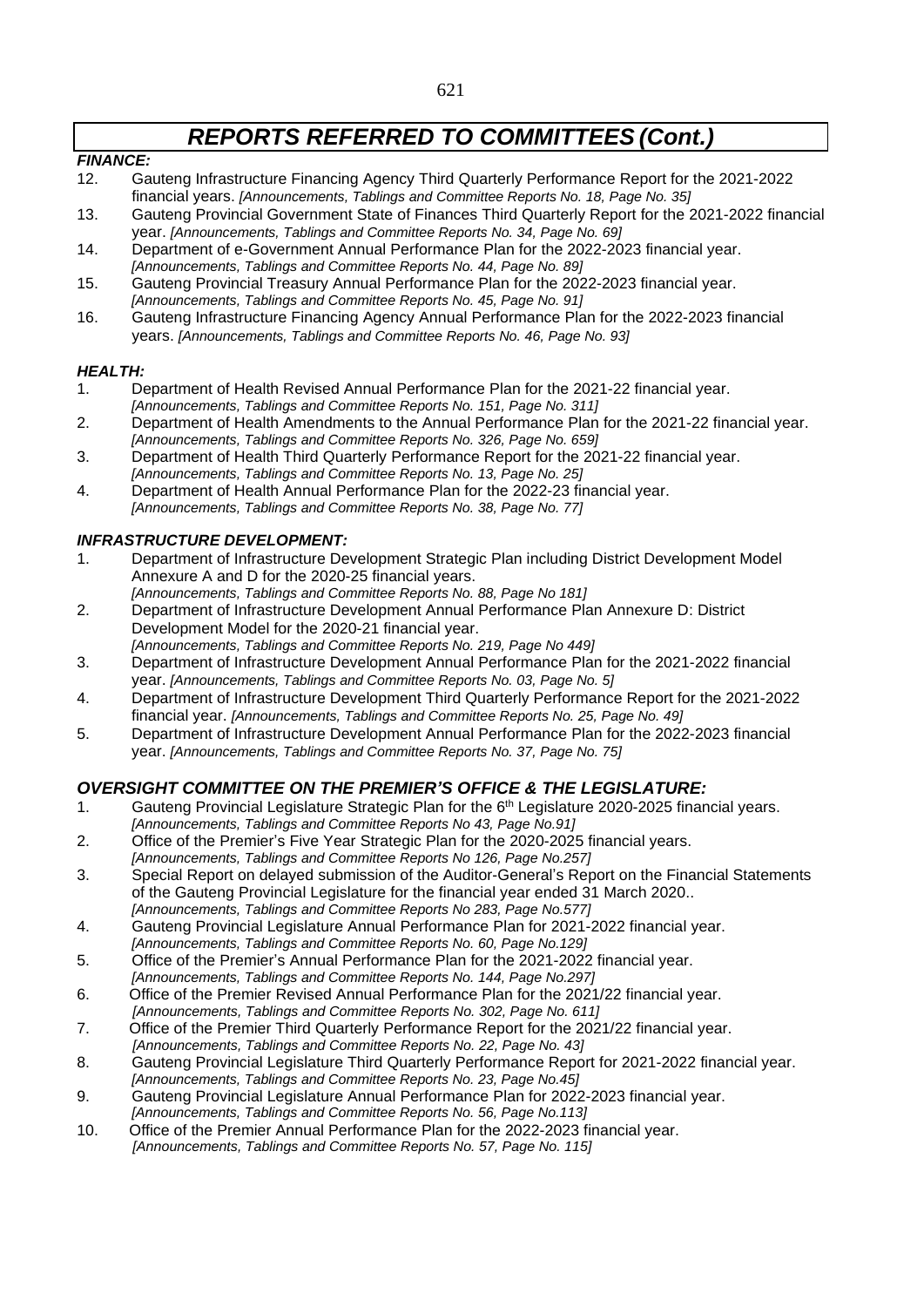### *PUBLIC ACCOUNTS:*

- 1. Public Service Commission Final Investigation Report into alleged appointment irregularities at Gauteng Department of Education.
- *[Announcements, Tablings and Committee Reports No 352, Page No.715]*
- 2. Auditor-General's Second Special Report on Financial Management of Government's Covid-19 initiatives. *[Announcements, Tablings and Committee Reports No. 31, Page No.65]*
- 3. Auditor-General's First Special Report on Financial Management of Government's Covid-19 initiatives. *[Announcements, Tablings and Committee Reports No. 32, Page No.67]*
- 4. Public Service Commission (PSC) Investigation Report into the Appointment of Dr Akindipe as the Head of Clinical Department of Psychiatry in Dr George Mukhari Academic Hospital, Department of Health in the Gauteng Province.
	- *[Announcements, Tablings and Committee Reports No. 327, Page No. 661]*
- 5. Auditor-General's Audit Report on the financial statements of vote 02: Gauteng Political Party Fund for the 2019/20 financial year. *[Announcements, Tablings and Committee Reports No. 431, Page No 869]*
- 6. Public Service Commission Annual Report for the 2020/2021 financial year. *[Announcements, Tablings and Committee Reports No 432, Page No.871]*
- **7. Five Public Service Commission's Reports i.t.o. Section 196(4) (e) read with Section 196(6) of the Constitution , 1996,** a) Report to the National Assembly in terms of Section 196(4)(e) of the Constitution, read with Section 196(6) – 01 April 2020 to 31 March 2021 b) Overview Report on Complaints Reported to the Public Service Commission during the 2020/2021 Financial Year – October 2021, c) Overview Report on Financial Misconduct for the 2020/2021 Financial Year – September 2021, Overview Report on the Implementation of the Financial Disclosure Framework for 2020/2021 Financial Year – September 2021, e) A review of the body of work conducted by the PSC in Departments of Health and key issues identified – November 2021

### *SOCIAL DEVELOPMENT:*

- 1. Department of Social Development Strategic Plan for the 2020-2025 financial year.
- *[Announcements, Tablings and Committee Reports No 90, Page No.185]*
- 2. Department of Social Development Annual Performance Plan for the 2021-2022 financial year. *[Announcements, Tablings and Committee Reports No. 41, Page No.91]*
- 3. Department of Social Development Third Quarterly Performance Report for the 2021-2022 financial year. *[Announcements, Tablings and Committee Reports No. 20, Page No.39]*

### *SPORT, RECREATION, ARTS AND CULTURE:*

- 1. Department of Sport, Arts, Culture and Recreation Strategic Plan for the 2020-2025 financial years. *[Announcements, Tablings and Committee Reports No. 64, Page No. 133]*
- 2. Gauteng Film Commission Five Year Strategic Plan for the 2020/21-2024/25 financial years.
- *[Announcements, Tablings and Committee Reports No. 94, Page No. 193]*
- 3. Department of Sport, Arts, Culture and Recreation Annual Performance Plan for the 2021-2022 financial year. *[Announcements, Tablings and Committee Reports No. 46, Page No. 101]*
- 4. Gauteng Film Commission Annual Performance Plan for the 2021-2022 financial year.
- *[Announcements, Tablings and Committee Reports No. 47, Page No. 103]*
- 5. Department of Sport, Arts, Culture and Recreation Revised Annual Performance Plan for the 2021- 2022 financial year. *[Announcements, Tablings and Committee Reports No. 147, Page No. 303]*
- 6. Department of Sport, Arts, Culture and Recreation Third Quarterly Performance Report for the 2021- 2022 financial year. *[Announcements, Tablings and Committee Reports No. 29, Page No. 57]*
- 7. Gauteng Film Commission Third Quarterly Performance Report for the 2021-2022 financial year. *[Announcements, Tablings and Committee Reports No. 30, Page No. 59]*
- 8. Department of Sport, Arts, Culture and Recreation Annual Performance Plan for the 2022-2023 financial year. *[Announcements, Tablings and Committee Reports No. 54, Page No. 109]*
- 9. Gauteng Film Commission Annual Performance Plan for the 2022-2023 financial year. *[Announcements, Tablings and Committee Reports No. 55, Page No. 111]*

### *ROADS AND TRANSPORT:*

1. Department of Roads and Transport Strategic Plan for the 2020-2025 financial years. *[Announcements, Tablings and Committee Reports No 66, Page No.137]*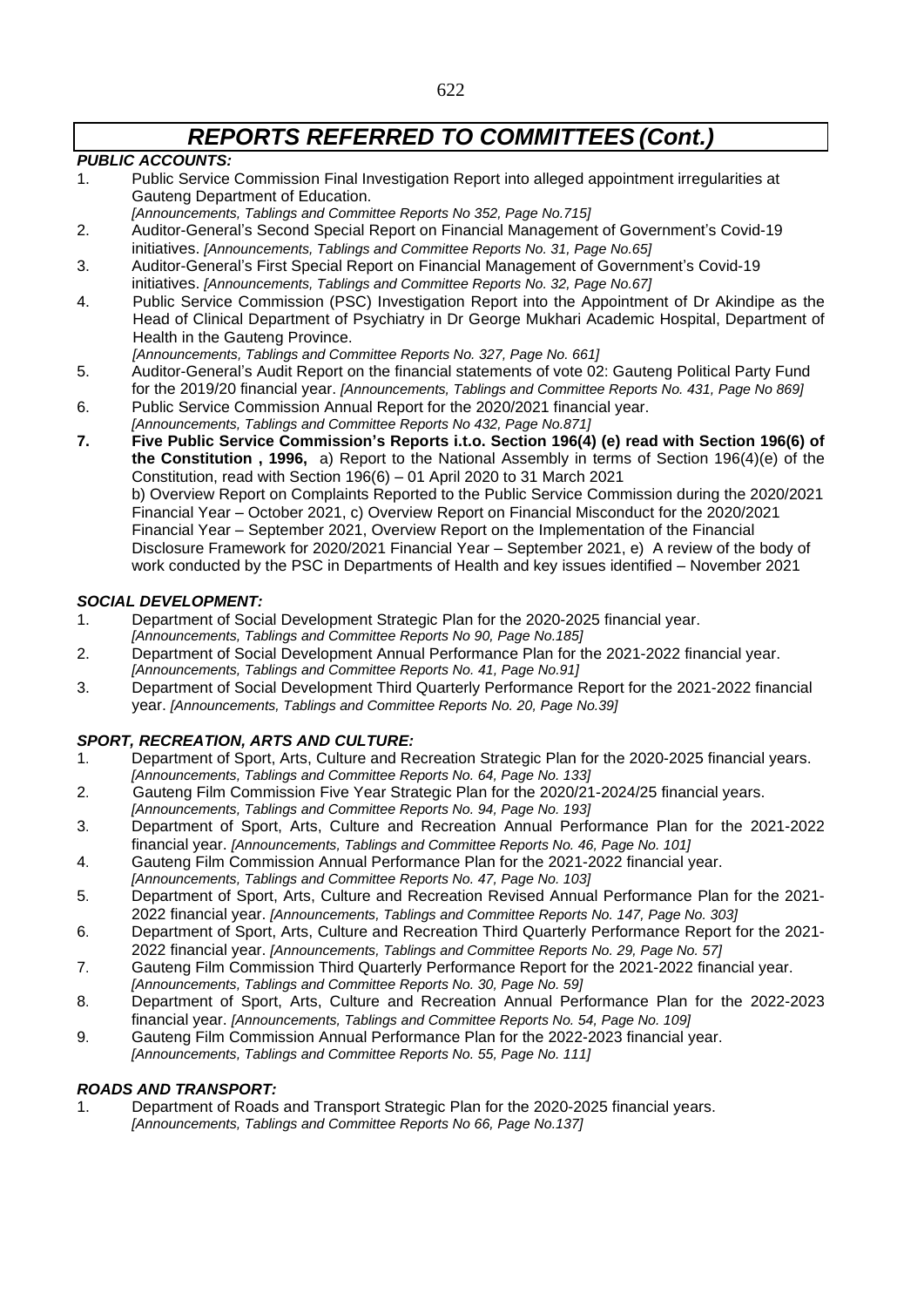### *ROADS AND TRANSPORT:*

- 2. Gautrain Management Agency Strategic Plan for the 2020-2025 financial years. *[Announcements, Tablings and Committee Reports No 68, Page No.141]*
- 3. G-FleeT Management Trading Entity Strategic Plan for the 2020-2025 financial years. *[Announcements, Tablings and Committee Reports No 70, Page No.145]*
- 4. Department of Roads and Transport Revised Strategic Plan for the 2020-2025 financial years. *[Announcements, Tablings and Committee Reports No 218, Page No.447]*
- 5. Department of Roads and Transport Annual Performance Plan for the 2021-2022 financial year. *[Announcements, Tablings and Committee Reports No 54, Page No.117]*
- 6. Gautrain Management Agency Annual Performance Plan for the 2021-2022 financial year. *[Announcements, Tablings and Committee Reports No 55, Page No.119]*
- 7. G-FleeT Management Trading Entity Annual Performance Plan for the 2021-2022 financial year. *[Announcements, Tablings and Committee Reports No 56, Page No.121]*
- 8. Gautrain Management Agency Strategic Plan for the 2022/23 to 2024/25 financial year. *[Announcements, Tablings and Committee Reports No. 307, Page No. 621]*
- 9. Gautrain Management Agency Annual Performance Plan for the 2022/23 financial year. *[Announcements, Tablings and Committee Reports No. 308, Page No. 623]*
- 10. Gautrain Management Agency SLA between MEC & GMA for the 2022/23 financial year. *[Announcements, Tablings and Committee Reports No. 309, Page No. 625]*
- 11. G-FleeT Management Trading Entity Revised Annual Performance Plan for the 2021-2022 financial year. *[Announcements, Tablings and Committee Reports No 2, Page No.3]*
- 12. G-FleeT Management Trading Entity Revised Strategic Plan for the 2020-2025 financial year. *[Announcements, Tablings and Committee Reports No 3, Page No.5]*
- 13. G-FleeT Management Third Quarterly Performance Report for the 2021-2022 financial year. *[Announcements, Tablings and Committee Reports No 14, Page No.27]*
- 14. Gautrain Management Agency Third Quarterly Performance Report for the 2021/2022 financial year. *[Announcements, Tablings and Committee Reports No. 15, Page No. 29]*
- 15. Department of Roads and Transport Third Quarterly Performance Report for the 2021-2022 financial year. *[Announcements, Tablings and Committee Reports No 31, Page No.61]*
- 16. Department of Roads and Transport Annual Performance Plan for the 2022-2023 financial year. *[Announcements, Tablings and Committee Reports No. 39, Page No.79]*
- 17. G-FleeT Management Annual Performance Plan for the 2022-2023 financial year. *[Announcements, Tablings and Committee Reports No 40, Page No.81]*
- 18. Gautrain Management Agency Annual Performance Plan for the 2022-2023 financial year. *[Announcements, Tablings and Committee Reports No. 41, Page No. 83]*

### *MOTIONS*

### **MATTERS FOR CONSIDERATION BY PROGRAMMING COMMITTEE**

none

### *QUESTIONS*

### **QUESTION WITHOUT NOTICE TO THE PREMIER** (i.t.o. Rule 138(5)

**For next Question Day**

none

### **PREMIER'S QUESTION TIME** (i.t.o. Rule 138)

(i.t.o. Rule 133(4) ( $\leftrightarrow$  Questions carried over from previous Question Day)

### **For next Question Day**

none

### **QUESTIONS FOR ORAL REPLY TO MEMBERS OF THE EXECUTIVE COUNCIL**

 $(i.t. o. Rule 134)$  ( $\leftrightarrow$  Questions carried over from previous Question Day)

**For next Question Day**

M Shackleton (DA) to ask the Member of the Executive Council for Community Safety *[4.PS004]* J B Bloom (DA) to ask the Member of the Executive Council for Health *[4.HL009]*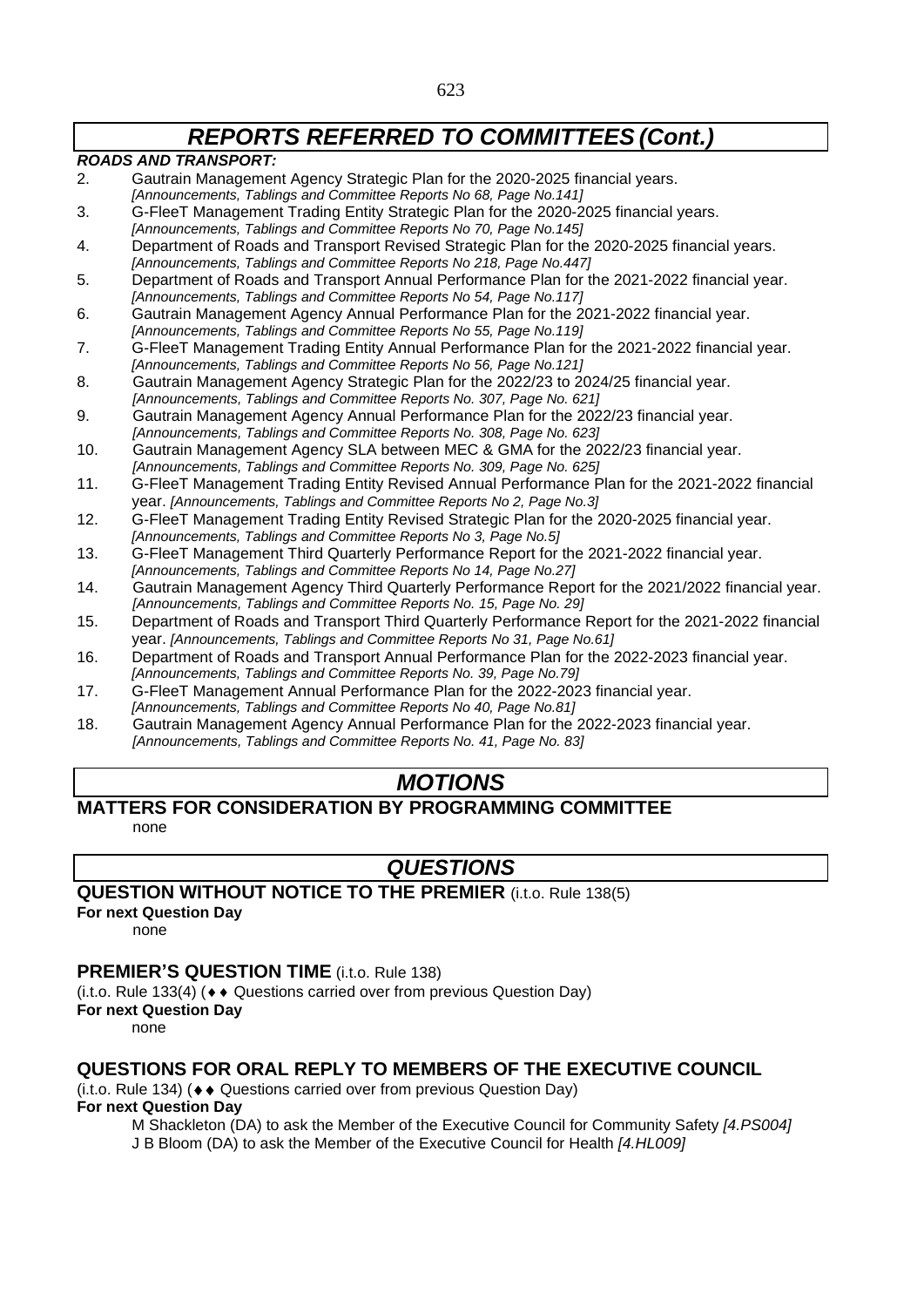### **QUESTIONS FOR ORAL REPLY TO MEMBERS OF THE EXECUTIVE COUNCIL**

**(Cont.)** (i.t.o. Rule 134) (♦ ♦ Questions carried over from previous Question Day)

### **For next Question Day**

J B Bloom (DA) to ask the Member of the Executive Council for Health *[4.HL010]*

R Mnisi (EFF) to ask the Member of the Executive Council for Community Safety *[4.PS005]*

### **WRITTEN QUESTIONS FOR ORAL EXPLANATION & TABLING IN THE HOUSE** (i.t.o

Rule 137(5) [<sup>\*\*</sup> Request for extension of time (i.t.o Rule 137(2)] (i.t.o Rule 133(4) [♦ ♦ Questions carried over from the previous Question Day]

### **For next Question Day**

*MEC FOR HEALTH:*

W Peach (DA) *[5.HL017]* J B Bloom (DA) *[5.HL019]*

### **QUESTIONS FOR WRITTEN REPLY TO MEMBERS OF THE EXECUTIVE COUNCIL**

 $(i.t.o. Rule 136(1)$  [ $\rightarrow$  Oral Questions converted to Written Questions by Resolution of the House] [**\*\*** Request for extension of time [i.t.o Rule 137(2)]

### *PREMIER:*

S T Msimanga (DA) *[5.PR004]*

### *MEC FOR COMMUNITY SAFETY:*

J J Hoffman (VF-Plus) *[5.PS016]* J J Hoffman (VF-Plus) *[5.PS017]* J J Hoffman (VF-Plus) *[5.PS018]* E du Plessis (DA) *[5.PS019]* E du Plessis (DA) *[5.PS020]* S T Msimanga (DA) *[5.PS021]* A W Cilliers (DA) *[5.PS022]* M Shackleton (DA) *[5.PS023]* M Shackleton (DA) *[5.PS024]* C Bosch (DA) *[5.PS025]* C Bosch (DA) *[5.PS026]*

### *MEC FOR ECONOMIC DEVELOPMENT, AGRICULTURE AND RURAL DEVELOPMENT:*

A Randall (DA) *[5.ECD,ENV&ARD010]* A W Cilliers (DA) *[5.ECD,ENV&ARD012]* M Gana (DA) *[5.ECD,ENV&ARD013]* M Gana (DA) *[5.ECD,ENV&ARD014]* M Gana (DA) *[5.ECD,ENV&ARD015]* P Atkinson (DA) *[5.ECD,ENV&ARD016]*

### *MEC FOR EDUCATION:*

- \*\* C Bosch (DA) *[5.ED013]*
	- \*\* C Bosch (DA) *[5.ED014]* N Ramulifho (DA) *[5.ED015]* N Ramulifho (DA) *[5.ED016]* N Ramulifho (DA) *[5.ED017]* P Atkinson (DA) *[5.ED018]*
		- F P Nel (DA) *[5.ED019]*
		- N Ramulifho (DA) *[5.ED020]*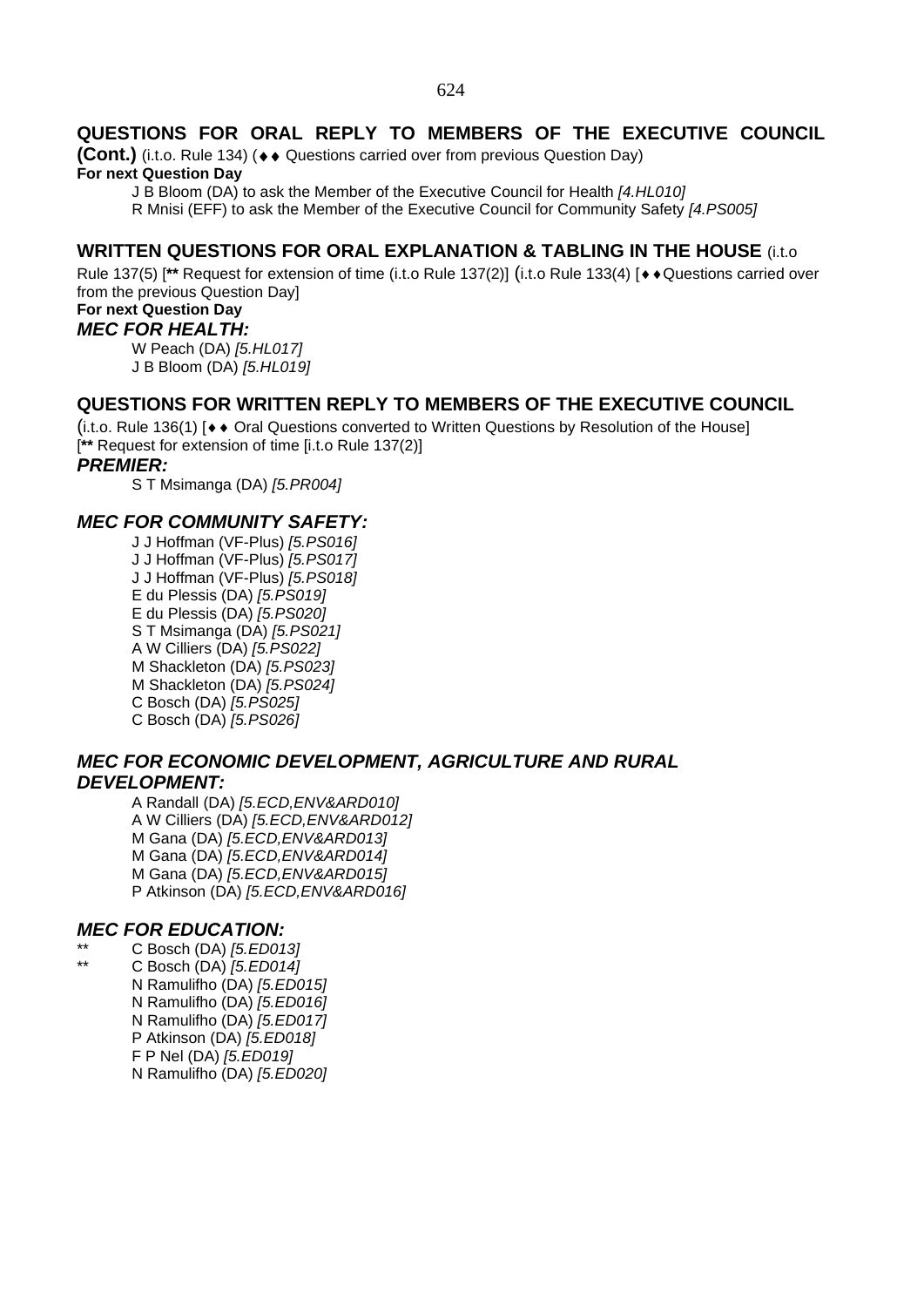### **QUESTIONS FOR WRITTEN REPLY TO MEMBERS OF THE EXECUTIVE COUNCIL**

**(Cont.)**(i.t.o. Rule 136(1) [◆◆ Oral Questions converted to Written Questions by Resolution of the House][**\*\*** Request for extension of time [i.t.o Rule 137(2)]

### *MEC FOR FINANCE:*

J B Bloom (DA) *[5.FN006]* A Randall (DA) *[5.FN007]* F P Nel (DA) *[5.FN008]*

### *MEC FOR HEALTH:*

- \*\* J B Bloom (DA) *[5.HL018]*
	- \*\* J B Bloom (DA) *[5.HL020]*
		- J B Bloom (DA) *[5.HL021]*
		- J B Bloom (DA) *[5.HL022]*
		- B Engelbrecht (DA) *[5.HL023]*
		- F P Nel (DA) *[5.HL024]*
		- J B Bloom (DA) *[5.HL025]*
		- J B Bloom (DA) *[5.HL026]*
		- J B Bloom (DA) *[5.HL027]*
		- S J P Dos Santos (DA) *[5.HL028]*

### *MEC FOR INFRASTRUCTURE DEVELOPMENT:*

A Fuchs (DA) *[5.INF017]* S J P Dos Santos (DA) *[5.INF018]*

### *MEC FOR CO-OPERATIVE GOVERNANCE, TRADITIONAL AFFAIRS & HUMAN SETTLEMENTS:*

- \*\* M S Chabalala (DA) *[5.COGTA&HS030]*
- \*\* M S Chabalala (DA) *[5.COGTA&HS032]*
- \*\* R Nt'sekhe (DA) *[5.COGTA&HS036]*
- \*\* R Nt'sekhe (DA) *[5.COGTA&HS037]*
- \*\* M H Cirota (DA) *[5.COGTA&HS038]* M S Chabalala (DA) *[5.COGTA&HS039]* M S Chabalala (DA) *[5.COGTA&HS040]* M S Chabalala (DA) *[5.COGTA&HS041]* M F Ledwaba (EFF) *[5.COGTA&HS042]* E du Plessis (DA) *[5.COGTA&HS043]* C Bosch (DA) *[5.COGTA&HS044]* C Bosch (DA) *[5.COGTA&HS045]* C Bosch (DA) *[5.COGTA&HS046]* S J P Dos Santos (DA) *[5.COGTA&HS047]* A Randall (DA) *[5.COGTA&HS048]* A Randall (DA) *[5.COGTA&HS049]* A Randall (DA) *[5.COGTA&HS050]* A Fuchs (DA) *[5.COGTA&HS051]* A W Cilliers (DA) *[5.COGTA&HS052]* M S Chabalala (DA) *[5.COGTA&HS053]* M S Chabalala (DA) *[5.COGTA&HS054]* M S Chabalala (DA) *[5.COGTA&HS055]* C Bosch (DA) *[5.COGTA&HS056]* P Atkinson (DA) *[5.COGTA&HS057]*

### *MEC FOR ROADS AND TRANSPORT:*

- \*\* F P Nel (DA) *[5.TR011]*
- \*\* F P Nel (DA) *[5.TR012]*
- \*\* E du Plessis (DA) *[5.TR013]*
- \*\* A Randall (DA) *[5.TR014]*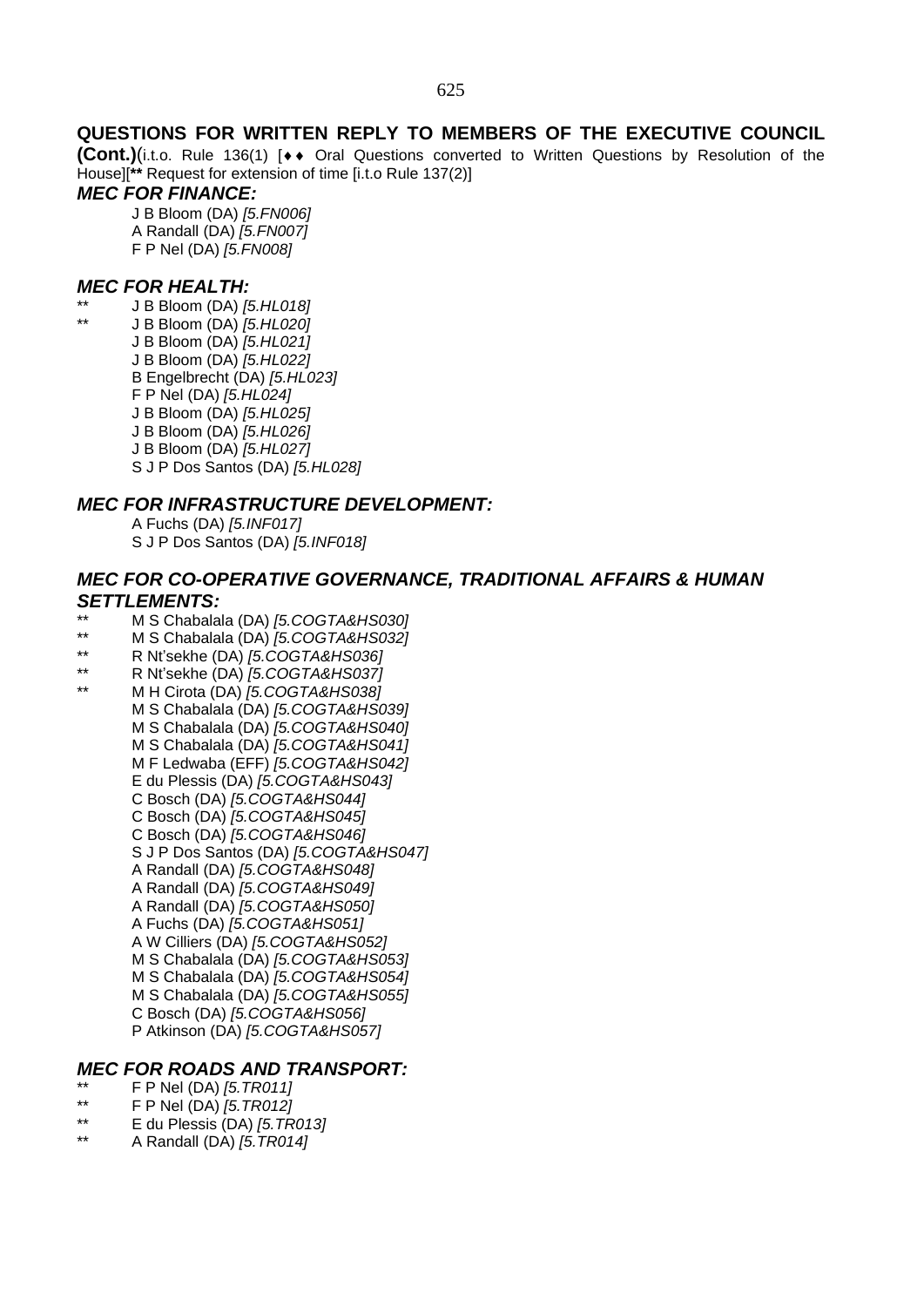### **QUESTIONS FOR WRITTEN REPLY TO MEMBERS OF THE EXECUTIVE COUNCIL**

**(Cont.)**(i.t.o. Rule 136(1) [♦♦ Oral Questions converted to Written Questions by Resolution of the House][**\*\*** Request for extension of time [i.t.o Rule 137(2)]

### *MEC FOR ROADS AND TRANSPORT:*

M F Ledwaba (EFF) *[5.TR015]* S J P Dos Santos (DA) *[5.TR016]* A Fuchs (DA) *[5.TR017]*

### *MEC FOR SOCIAL DEVELOPMENT:*

B Engelbrecht (DA) *[5.SD009]* P Atkinson (DA) *[5.SD010]* R Nt'sekhe (DA) *[5.SD011]*

### *MEC FOR SPORT, ARTS, CULTURE AND RECREATION:*

- \*\* M S Chabalala (DA) *[5.SP003]*
- \*\* M S Chabalala (DA) *[5.SP004]* M S Chabalala (DA) *[5.SP006]* M S Chabalala (DA) *[5.SP007]* M S Chabalala (DA) *[5.SP008]*
	- P Atkinson (DA) *[5.SP009]*

### *SPECIAL SITTINGS*

### **SITTINGS OF THE HOUSE** (\*\* indicates confirmed)

none

### *SITTINGS*

### **SITTINGS OF THE HOUSE** (\*\* indicates confirmed)

- **\*\* Tuesday, 22 March 2022, 10h00 (Hybrid)**
- **\*\* Thursday, 24 March 2022, 10h00 (Hybrid)**
- **\*\* Friday, 25 March 2022, 10h00 (Hybrid)**

### **OTHER SITTINGS** (\*\* indicates confirmed)

none

### *MEETINGS*

### **COMMITTEE MEETINGS – GPL (IN HOUSE)** (\*\* indicates confirmed)

**Friday, 18 March 2022**

- **\*\* Infrastructure Development Committee, Virtual Microsoft Teams, 10h00**
- **\*\* Finance Committee, Virtual Microsoft Teams, 10h00**
- **\*\* Oversight Committee on the Office of the Premier and the Legislature, Virtual Microsoft Teams, 15h00**

**Tuesday, 22 March 2022** none

**Wednesday, 23 March 2022** none

#### **Thursday, 24 March 2022** none

**Friday, 25 March 2022**

none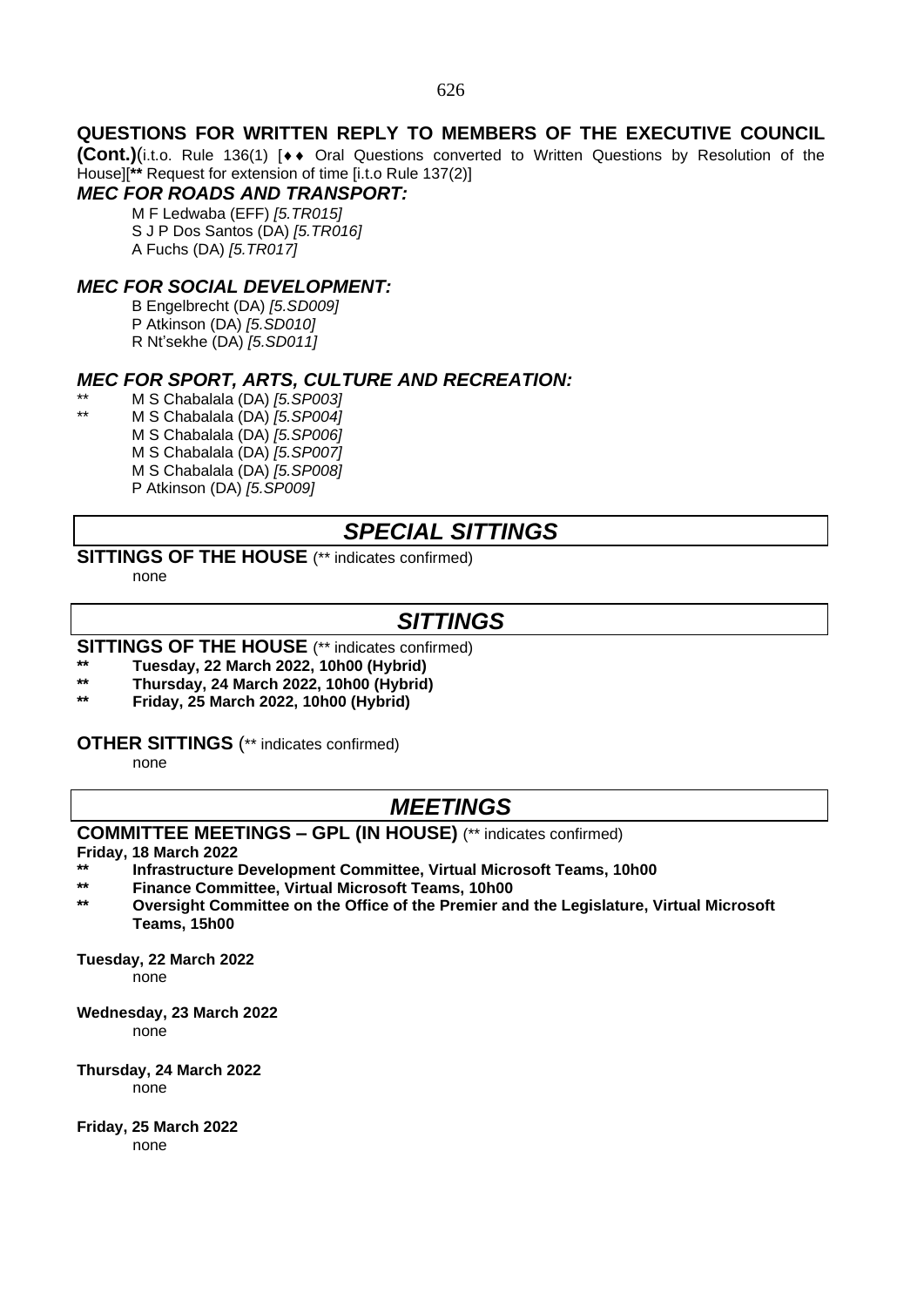### **COMMITTEE MEETINGS – GPL (OUTSIDE THE LEGISLATURE)** (\*\* indicates confirmed)

#### **Thursday, 17 March 2022**

- **\*\* Economic Development, Environment, Agriculture and Rural Development Committee, Committee Meeting, Gold Reef City Casino Hotel, 16h00**
- **\*\* Social Development Committee, Committee Meeting, Raddison Hotel-Kempton Park, 16h00**

#### **Friday, 18 March 2022**

**\*\* Economic Development, Environment, Agriculture and Rural Development Committee, Joint Committee Meeting, Gold Reef City Casino Hotel,10h00** 

#### **Friday, 18 March 2022**

- **\*\* Roads and Transport Committee, Committee Meeting, G-Fleet Management Head Office, Boeing Road, Bedfordview, 10h00 – 14h00**
- **OTHER COMMITTEE MEETINGS** (\*\* indicates confirmed)

none

### **PUBLIC HEARINGS** (\*\* indicates confirmed)

#### **Thursday, 17 March 2022**

**\*\* Community Safety Committee, Public Hearing, Chief Albert Luthuli Primary School No.2, Benoni, Ekurhuleni, 16h00**

### **SPECIAL COMMITTEE MEETINGS**

none

### **OUT OF PROVINCE COMMITTEE VISITS**

none

### **COMMITTEE STUDY TOURS**

none

### **OTHER OFFICIAL MEETINGS**

none

### **COMMONWEALTH PARLIAMENTARY ASSOCIATION (CPA) EXECUTIVE MEETINGS**

(**\*\*** indicates confirmed) none

### **COMMONWEALTH PARLIAMENTARY ASSOCIATION (CPA) BRANCH**

(**\*\*** indicates confirmed) none

### **COMMONWEALTH PARLIAMENTARY ASSOCIATION (CPA) INTERNATIONAL**

**SEMINARS/CONFERENCE** (**\*\*** indicates confirmed)

none

# **LEGISLATURE SERVICES BOARD MEETINGS (LSB)** (**\*\*** indicates confirmed)

none

### **HUMAN RESOURCES DEVELOPMENT (HRD) COMMITTEE** (**\*\*** indicates confirmed)

none